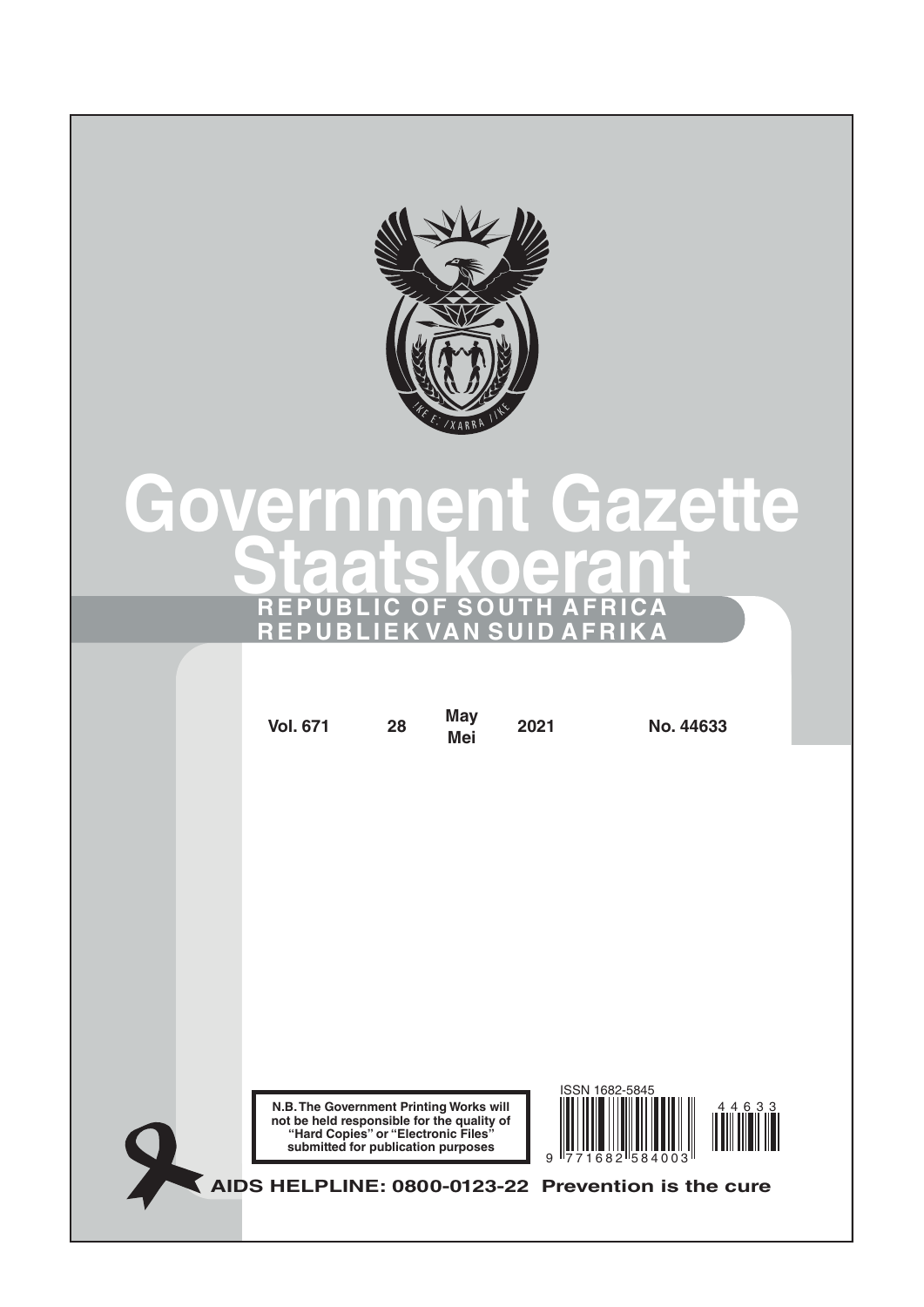## **IMPORTANT NOTICE:**

**The GovernmenT PrinTinG Works Will noT be held resPonsible for any errors ThaT miGhT occur due To The submission of incomPleTe / incorrecT / illeGible coPy.**

**no fuTure queries Will be handled in connecTion WiTh The above.**

#### **Contents**

*No. No.*

Government [Notices • Goewermentskennisgewings](#page-2-0)

#### **[Basic Education, Department of / Basiese Onderwys, Departement van](#page-2-0)**

451 [Disaster Management Act \(57/2002\): Amendment of the directions issued in terms of Regulation 4\(3\), read with](#page-2-0)  [Regulation 69, of the Regulations made under the Act, regarding the re-opening of schools and measures to](#page-2-0)  [address, prevent and combat the spread of Covid-19 in the National Department of Basic Education, all Provincial](#page-2-0)  [Departments of Education, all Education District Offices and all schools in the Republic of South Africa...............](#page-2-0). 44633 3

*No.*

*Page Gazette*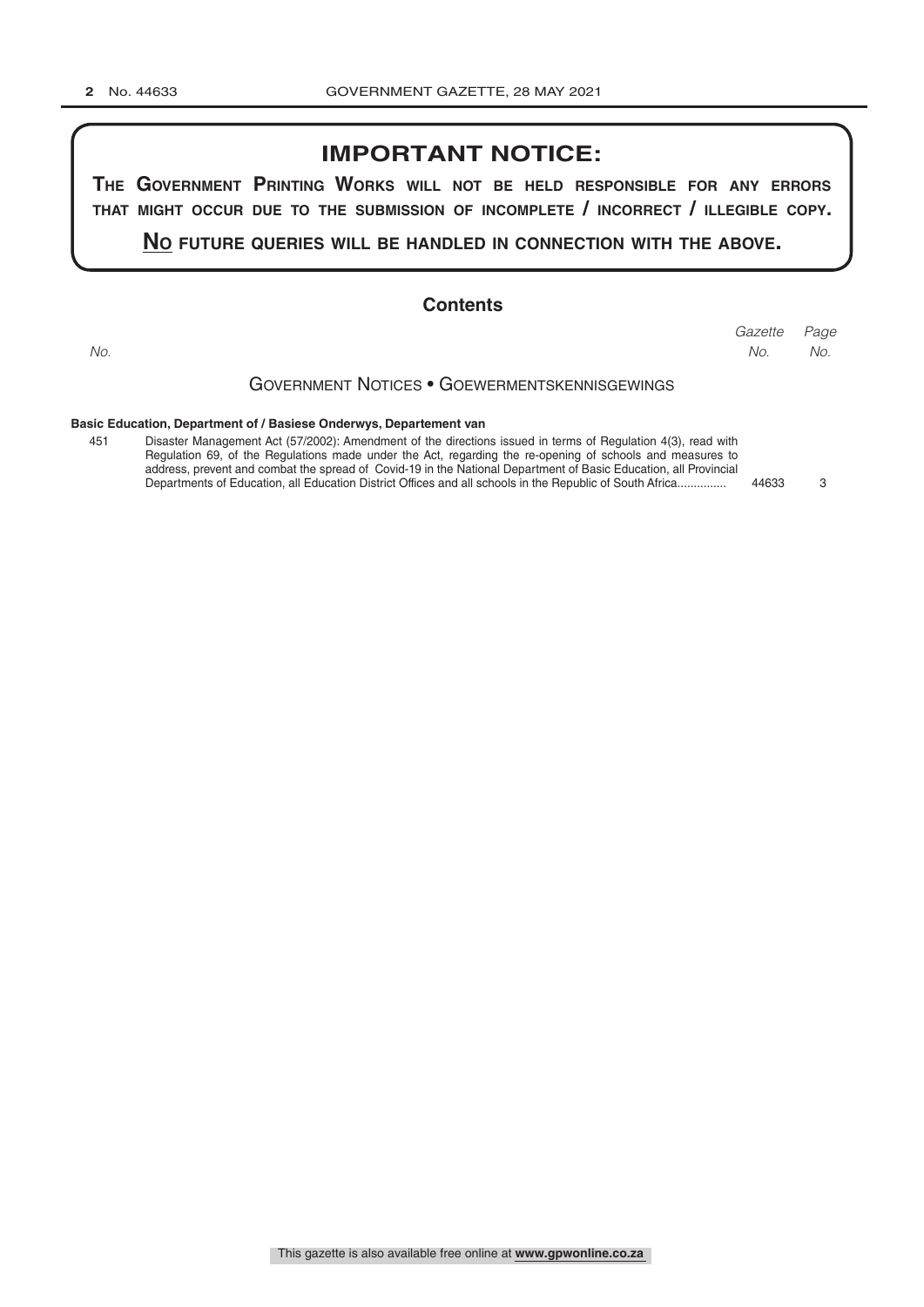# Government Notices • Goewermentskennisgewings **GOVERNMENT NOTICE**

**Department of Basic Education** 

<span id="page-2-0"></span>

**NO. 451 28 May 2021**

### **DISASTER MANAGEMENT ACT, 2002**

**AMENDMENT OF DIRECTIONS ISSUED IN TERMS OF REGULATION 4(3), READ WITH REGULATION 69, OF THE REGULATIONS MADE UNDER THE DISASTER MANAGEMENT ACT, 2002 (ACT NO. 57 OF 2002), REGARDING THE RE-OPENING OF SCHOOLS AND MEASURES TO ADDRESS, PREVENT AND COMBAT THE SPREAD OF COVID-19 IN THE NATIONAL DEPARTMENT OF BASIC EDUCATION, ALL PROVINCIAL DEPARTMENTS OF EDUCATION, ALL EDUCATION DISTRICT OFFICES AND ALL SCHOOLS IN THE REPUBLIC OF SOUTH AFRICA**

I, Angelina Matsie Motshekga, Minister of Basic Education, in terms of regulation 4(3), read with regulation 69, of the Regulations made under the Disaster Management Act, 2002 (Act No. 57 of 2002), published under Government Notice No. R.480, in Government *Gazette* No. 43258 of 29 April 2020, as amended, hereby amend the Directions regarding the re-opening of schools and measures to address, prevent and combat the spread of COVID-19 in the National Department of Basic Education, and all Provincial Departments of Education, all education district offices and all schools in the Republic of South Africa, published under Government Notice No. 42, in Government *Gazette* No. 44154 of 12 February 2021, as amended, as set out in the Schedule.

Jots experty

**MRS AM MOTSHEKGA, MP MINISTER OF BASIC EDUCATION DATE: 28 MAY 2021**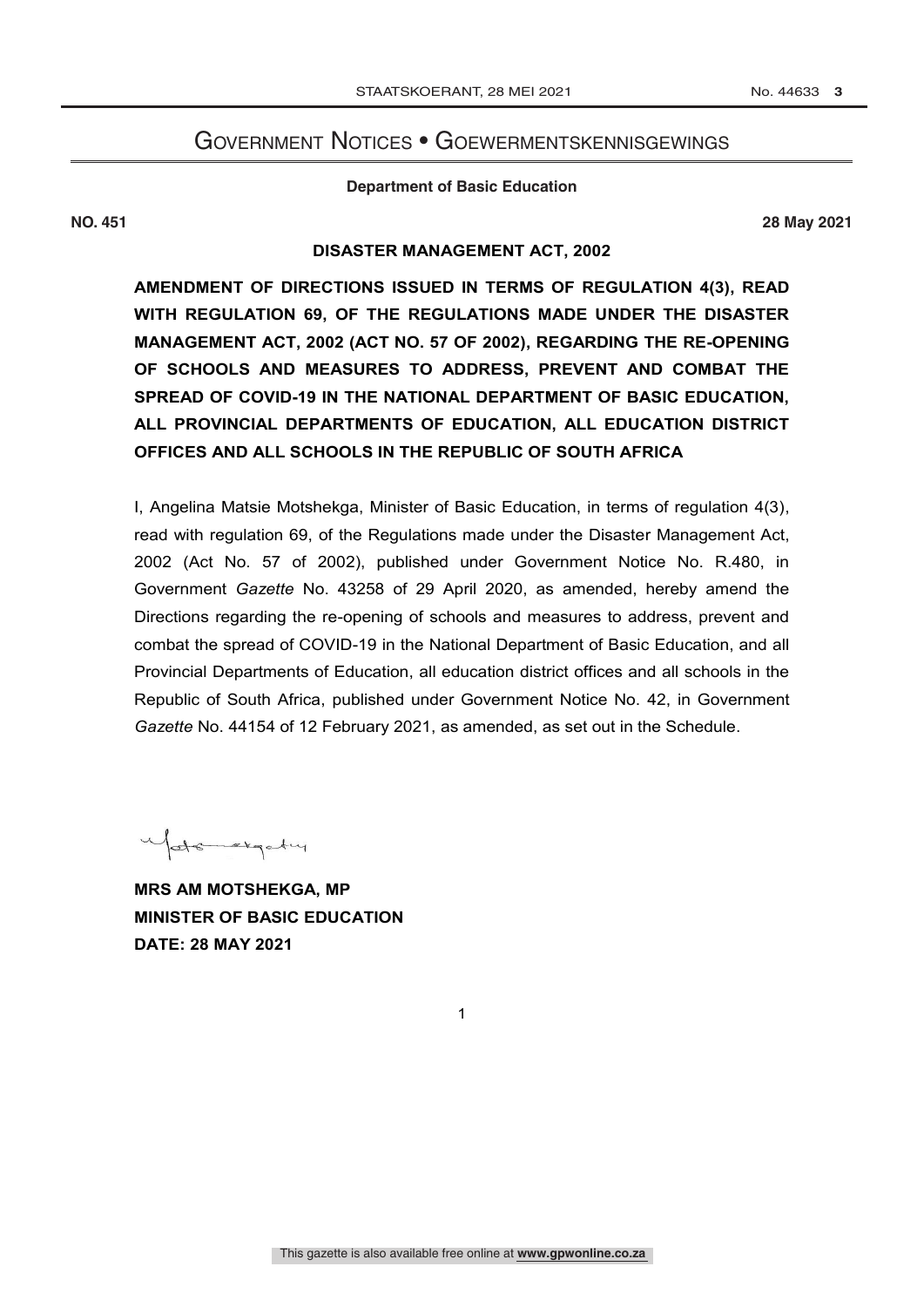#### **SCHEDULE**

#### **Definition**

**1.** In this Schedule, the "Directions" means the Directions regarding the re-opening of schools and measures to address, prevent and combat the spread of COVID-19 in the National Department of Basic Education, and Provincial Departments of Education, and all schools in the Republic of South Africa, as published under Government Notice No. 42, in Government *Gazette* No. 44154 of 12 February 2021, amended under Government Notice No. 145, published in Government *Gazette* No. 44339 of 27 March 2021 and under Government Notice No. 224, published in Government *Gazette* No. 44486 of 23 April 2021.

#### **Insertion of direction 5A in Directions**

**2.** The following direction is hereby inserted in the Directions after direction 5:

# "**5A. Return of learners to primary schools and schools for learners with special education needs**

- (1) A risk adjusted differentiated strategy means an approach to school attendance that is determined by the direction the pandemic is taking in the district municipality and country.
- (2) Primary school learners (Grades R to 7) must return to the daily attendance and traditional timetabling model from 26 July 2021: Provided that the risk adjusted differentiated strategy is implemented.
- (3) Schools for learners with special education needs (Grades R to 12) must return to the daily attendance and traditional timetabling model from 26 July 2021: Provided that the risk adjusted differentiated strategy is implemented.
- (4) Where practicable, a primary school, a school for learners with special education needs that returns to the traditional timetabling model and school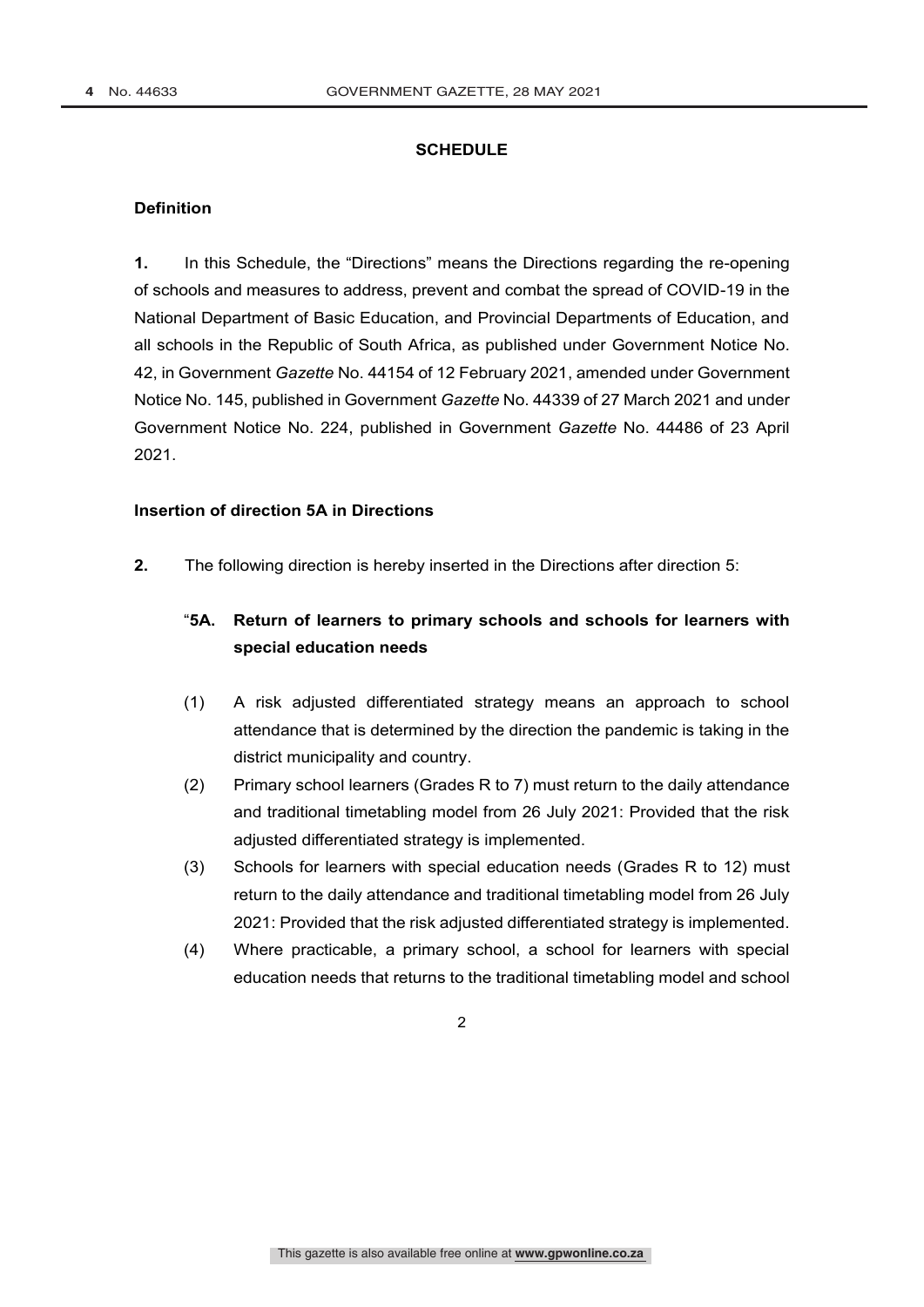hostels must comply with the social distancing, minimum health and safety measures on COVID-19, as contemplated in these directions, the DBE Standard Operating Procedures and the Regulations.

- (5) Where practicable, teaching and learning may be conducted outside the confines of a classroom: Provided that all health and safety measures on COVID-19, as contemplated in these directions, the DBE Standard Operating Procedures and the Regulations, are adhered to and the safety of learners is ensured.
- (6) A primary school and a school for learners with special education needs that returns to the traditional timetabling model must utilise all the available rooms or spaces at the school to prevent overcrowding in a classroom: Provided that all health and safety measures on COVID-19, as contemplated in these directions, the DBE Standard Operating Procedures and the Regulations are adhered to.
- (7) Movement of learners must be minimised during teaching time with teachers rotating between lessons.
- (8) The Head of Department must provide all reasonable support to enable schools to safely return to a traditional timetabling model.
- (9) In keeping with the risk adjusted differentiated strategy, a school that is unable to return to the traditional timetabling model and continues with the timetabling model as contemplated in Direction 16 must—
	- (a) inform the Head of Department through the district office by 30 June 2021; and
	- (b) set out the steps taken to return to a traditional timetabling model and provide reasons for the decision to adhere to a differentiated timetabling model.
- (10) If the Head of Department is satisfied with the reasons provided by the schools, as contemplated in sub-direction (9)(b), and despite support from the Provincial Education Department, it is considered necessary for a school to adhere to a differentiated timetabling model, the Head of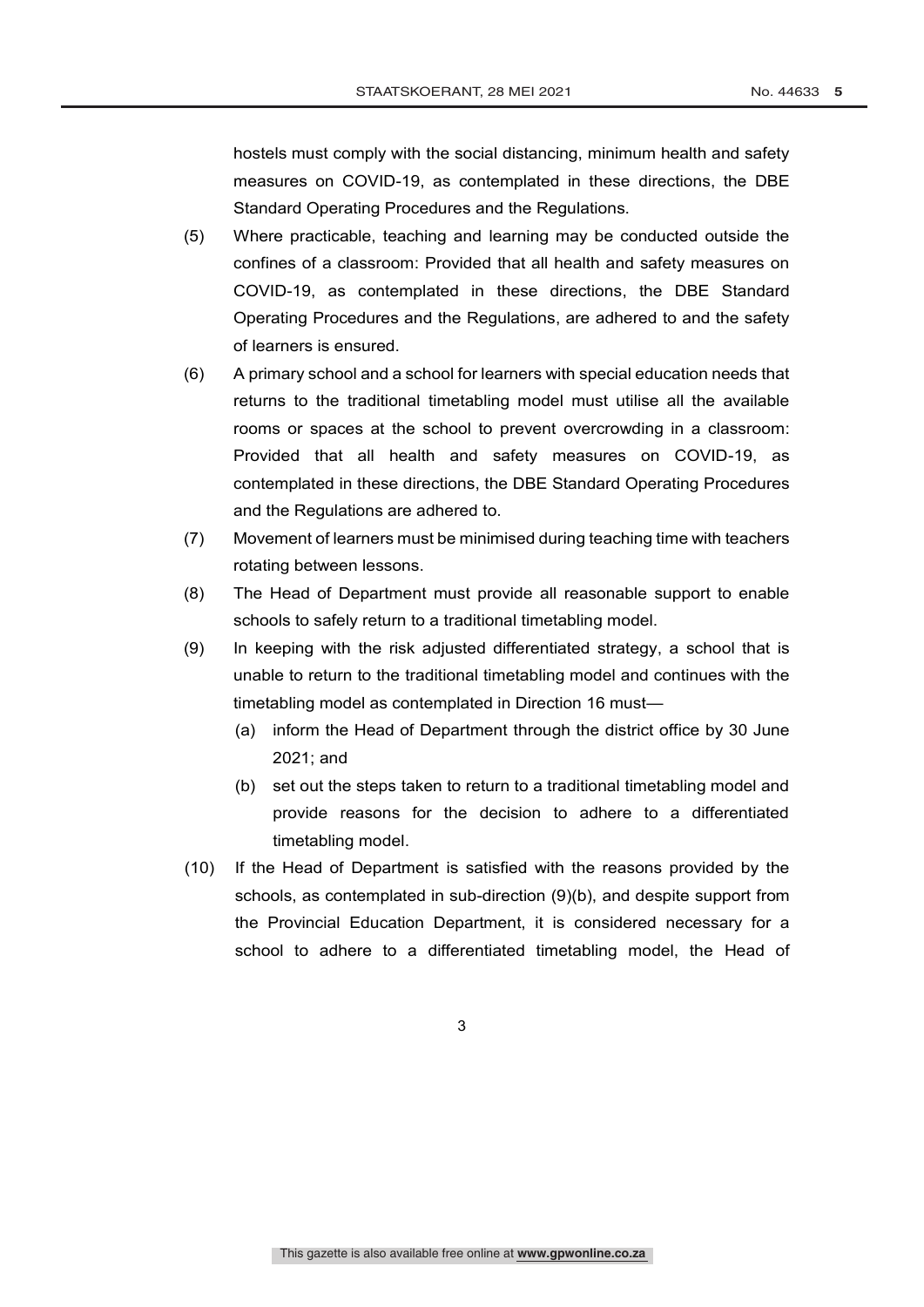Department must, within seven days from the date of notification by the school, provide approval, in writing, to the school.

- (11) A primary school and a school for learners with special education needs must inform the Head of Department through the district office within seventy-two (72) hours of a cluster outbreak in the school.
- (12) The Head of Department must maintain a register of schools that have been unable to return to a traditional timetabling model, and the reasons therefore.".

#### **Substitution of direction 11 of Directions**

**3.** Direction 11 of the Directions is hereby substituted for the following direction:

#### "**11. Sport and extracurricular activities**

- (1) For purposes of these directions—
	- (a) contact sport means any sporting activity that does not allow a physical distance of at least one and a half meters between participants, and includes—
		- (i) basketball;
		- (ii) boxing;
		- (iii) football;
		- (iv) goal ball
		- (v) hockey;
		- (vi) judo;
		- (vii) karate;
		- (viii) khokho;
		- (ix) netball;
		- (x) rugby;
		- (xi) taekwando;
		- (xii) volleyball;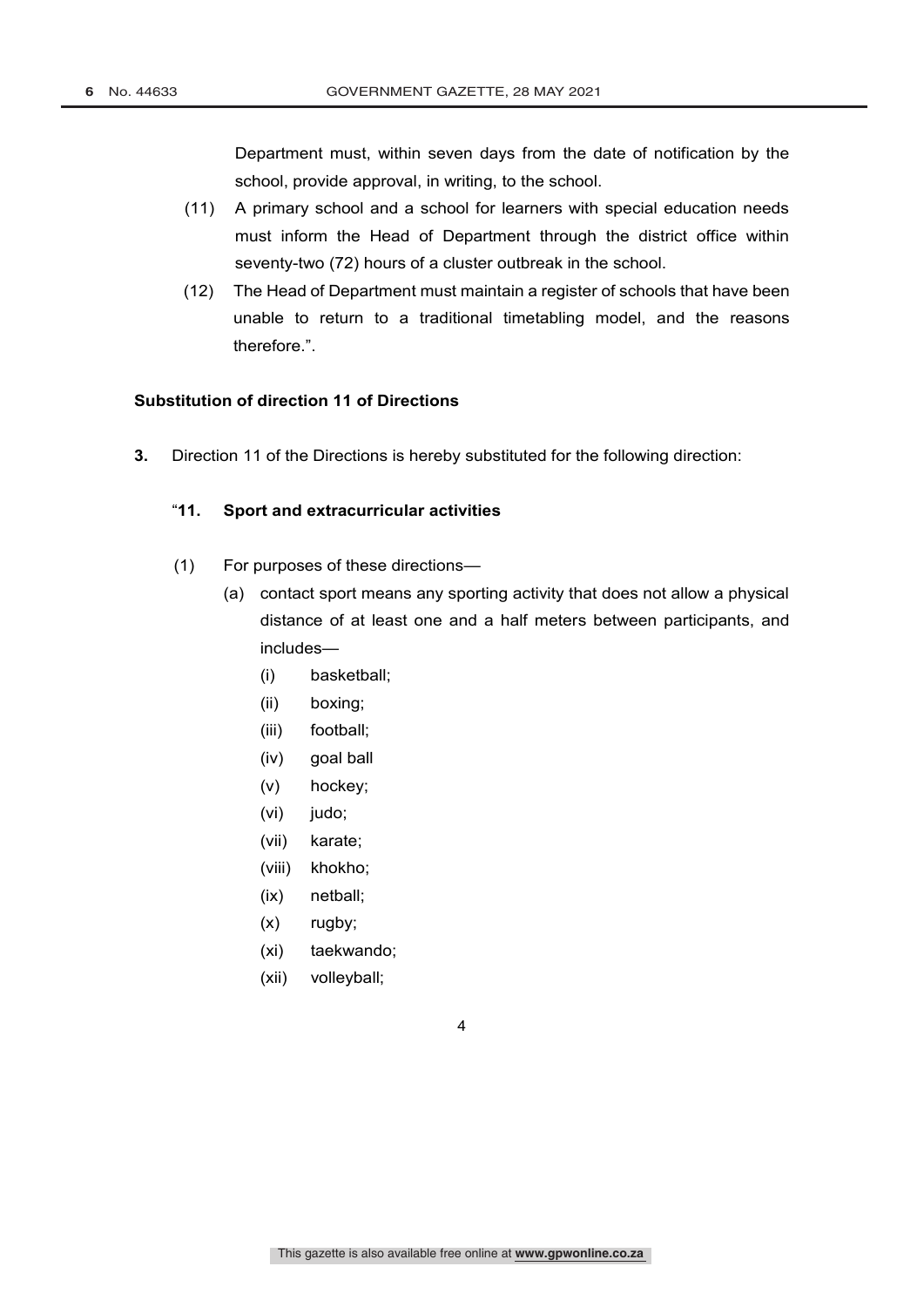- (xiii) waterpolo; and
- (xiv) wrestling; and
- (b) non-contact sport includes—
	- (i) archery;
	- (ii) athletics;
	- (iii) badminton;
	- (iv) baseball;
	- (v) canoeing;
	- (vi) chess;
	- (vii) cricket;
	- (viii) cycling;
	- (ix) equestrian;
	- (x) fencing;
	- (xi) gymnastics;
	- (xii) jukskei;
	- (xiii) kgati;
	- (xiv) morabaraba;
	- (xv) rowing;
	- (xvi) softball;
	- (xvii) squash;
	- (xviii) swimming;
	- (xix) table tennis;
	- (xx) tennis; and
	- (xxi) weightlifting.
- (2) All contact sport, including competitive events and matches, are hereby suspended.
- (3) Subject to sub-directions (4) and (6), and in compliance with social distancing, hygiene and safety measures in the DBE Standard Operating Procedures to prevent and combat the spread of COVID-19, non-contact sport training and intra-school matches, non-contact sport-related activities,

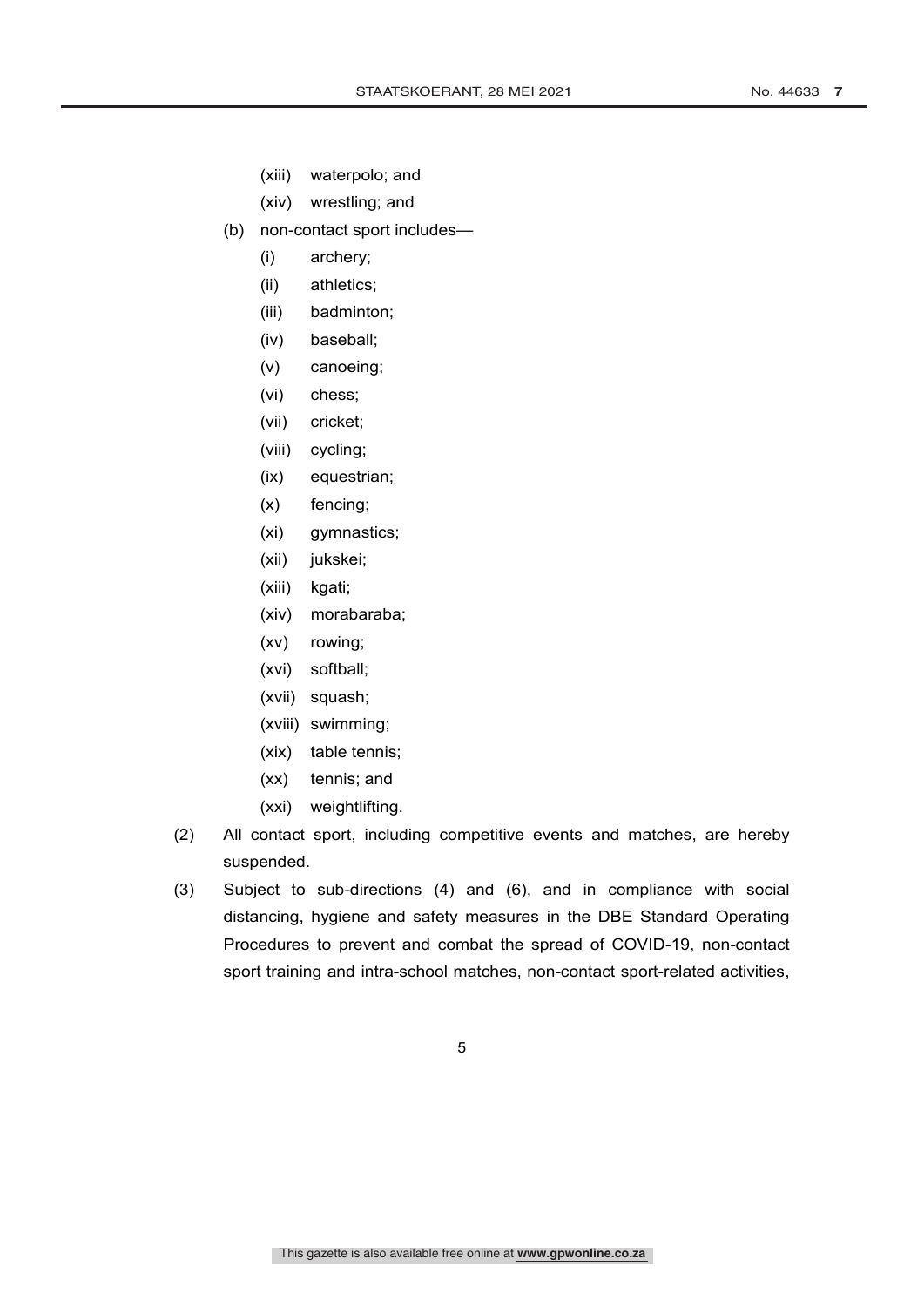and all arts and culture intra-school activities, except choirs, may resume without any spectators.

- (4) The following safety measures must be adhered to when resuming the activities contemplated in sub-direction (3):
	- (a) The number of persons in the sporting venues, change rooms or training areas, at any given time, must not be more than 50% of the capacity of the venue with persons observing the social distancing requirements;
	- (b) face masks must be worn by all persons entering the sporting venues, change rooms or training areas, except when participating in training or matches;
	- (c) there must be sufficient quantities of hand sanitizers, with at least 70% alcohol content, available for use by all officials, coaches, assistants, learners and participants;
	- (d) there must be facilities for washing of hands with soap and water;
	- (e) all windows and doors must remain open, where feasible, to ensure adequate ventilation;
	- (f) social distancing must be maintained at all times; and
	- (g) the sharing of drinks and drinks containers are not allowed.
- (5) The school must ensure that sporting venues, tools and equipment are cleaned and sanitized before and after any sporting activities.
- (6) Matches, national championships and tournaments for non-contact sport that require learners to travel to other schools or provinces are suspended.
- (7) These directions must be read with Circular No. 3 of 2021, dated 27 May 2021, regarding the temporary suspension of contact sport in schools, which is available on the Department of Basic Education website, accessible through the following link:

https://www.education.gov.za/Portals/0/Documents/Publications/Circular%203%20of%202021.pdf

(8) Subject to strict adherence to all social distancing, hygiene and safety measures, co-curricular and enrichment programmes, such as oral history,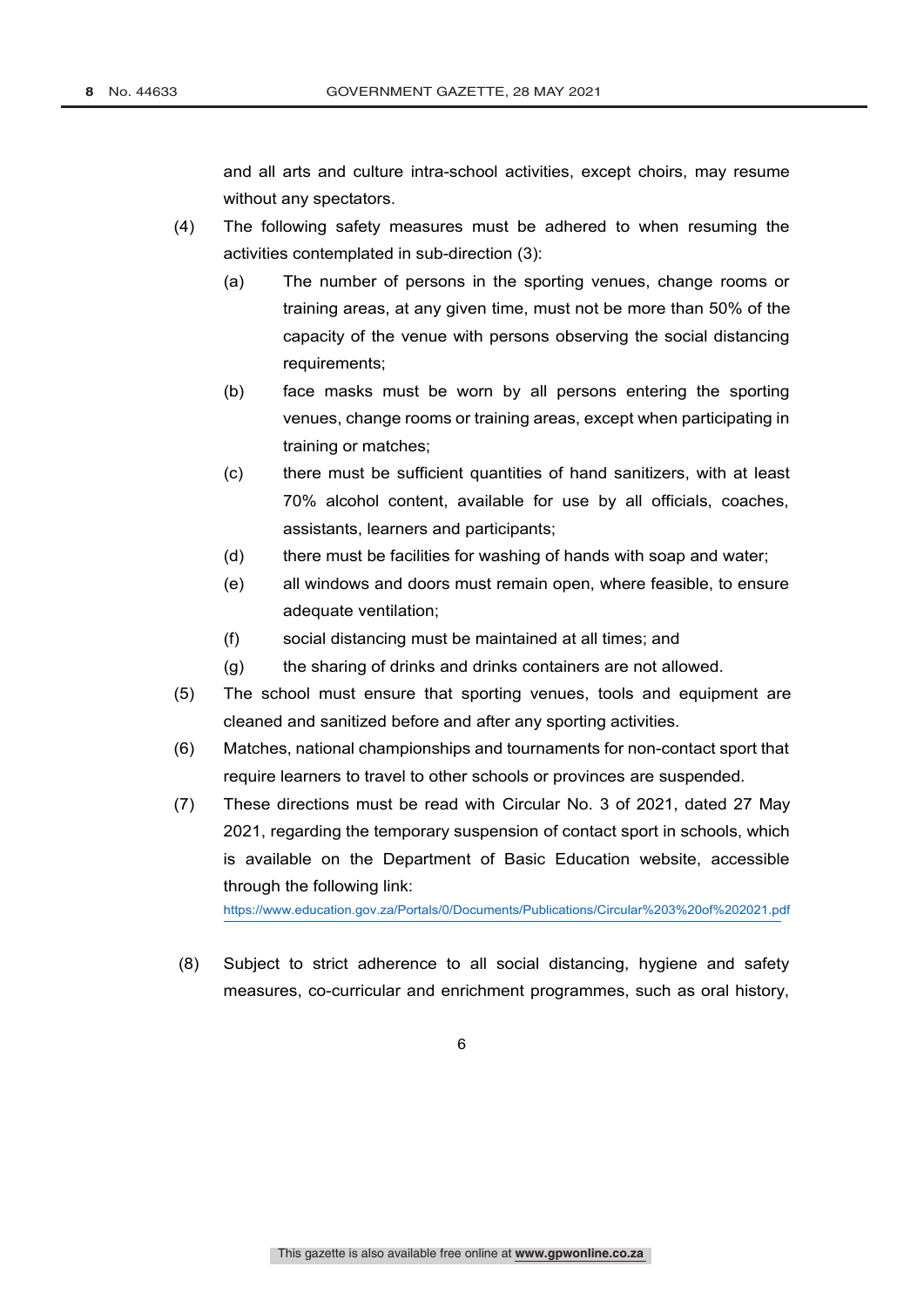spelling bee, moot court, speech contests, debates and school clubs, may resume activities but competitive inter-school events and engagements may only take place on virtual platforms as travel to other schools and provinces is suspended.

- (9) Subject to strict adherence to all social distancing, hygiene and safety measures, solo vocal rehearsals are permitted.
- (10) Choir practice or rehearsals, choir competitions, choir performances and interschool choir events are suspended.".

#### **Commencement**

**4.** These amendment directions come into operation on the date of publication thereof in the Government *Gazette*.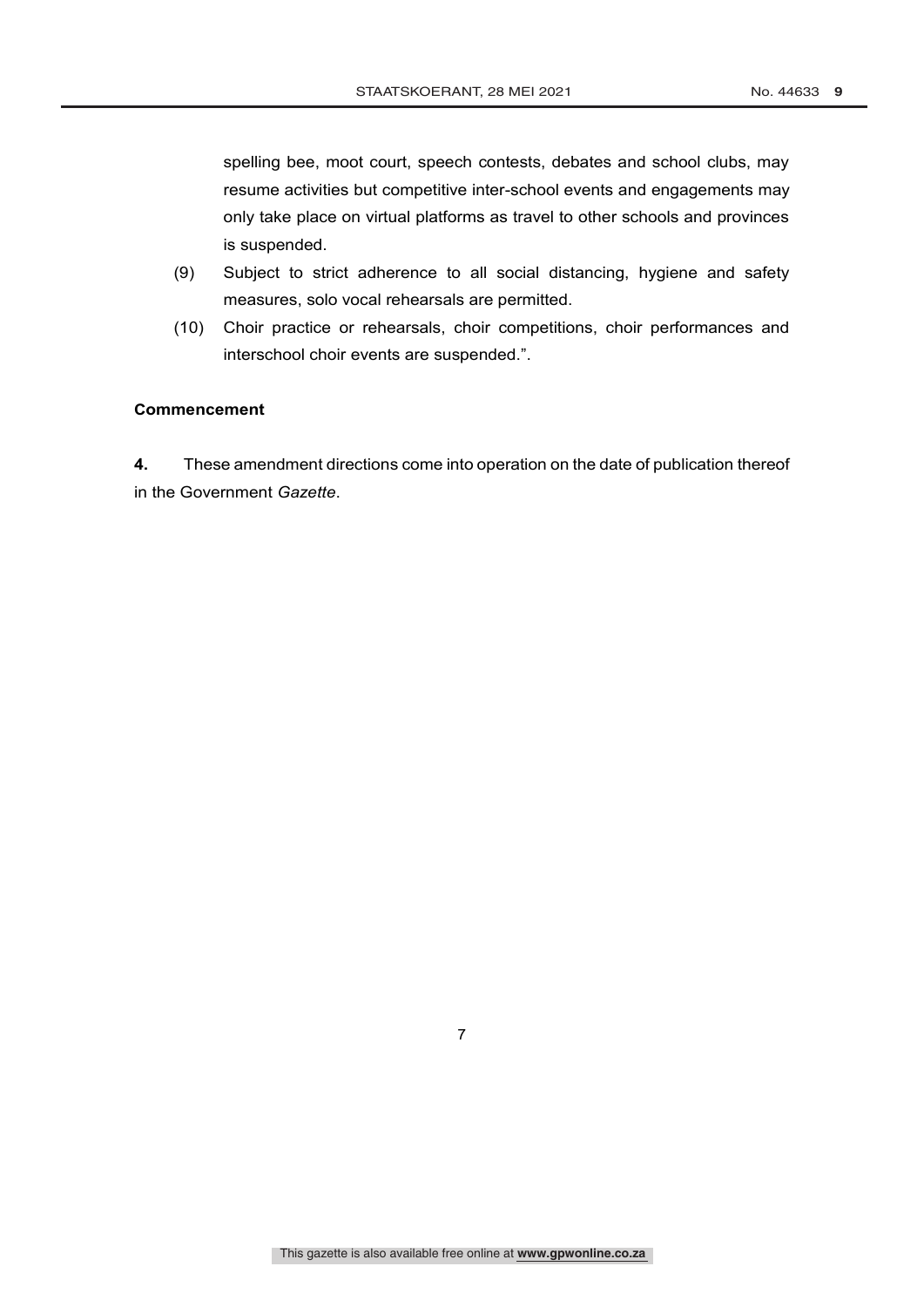

basic education

Department: Basic Education REPUBLIC OF SOUTH AFRICA

Enquiries: Mr Bongani Zondi Tel: 012 357 3447 Email: zondi.b@dbe.gov.za Date: 20 May 2021

TO: HEADS OF PROVINCIAL DEPARTMENTS DISTRICT DIRECTORS PRINCIPALS SCHOOL GOVERNING BODIES TEACHER UNIONS SCHOOL GOVERNING BODY ASSOCIATIONS ALL SOUTH AFRICAN SCHOOLS SCHOOL SPORT COORDINATORS

#### TEMPORARY SUSPENSION OF CONTACT SPORT IN SCHOOLS CIRCULAR NO.3 OF 2021

The Council of Education Ministers has taken a decision to suspend all contact sports in schools with immediate effect. The decision was taken in a meeting held on 19 May 2021.

It is evident that despite following the protocols as guided by the Directions on extramural activities and Standard Operating Procedures (SOP) on the prevention, containment and management of COVID -19 in schools, contact sport events still contribute to the spread of COVID -19.

In this regard, all contact sport activities have been suspended with immediate effect until the cluster outbreaks are contained and the country has emerged from the expected third wave of the COVID-19 pandemic. Tournaments and championships that require learners to travel from different schools and provinces are also suspended. This includes tournaments and championships for non -contact sports.

Choir practice or rehearsals, choir competitions, choir performances and interschool choir events are suspended. The ABC Motsepe Schools Choral Eisteddfod (SASCE) is also suspended for 2021.

Intra- school non -contact sports, including matches, as well as school enrichment activities that allow for social distancing may continue provided that the COVID -19 preventative measures are complied with. The following measures must be strictly complied with: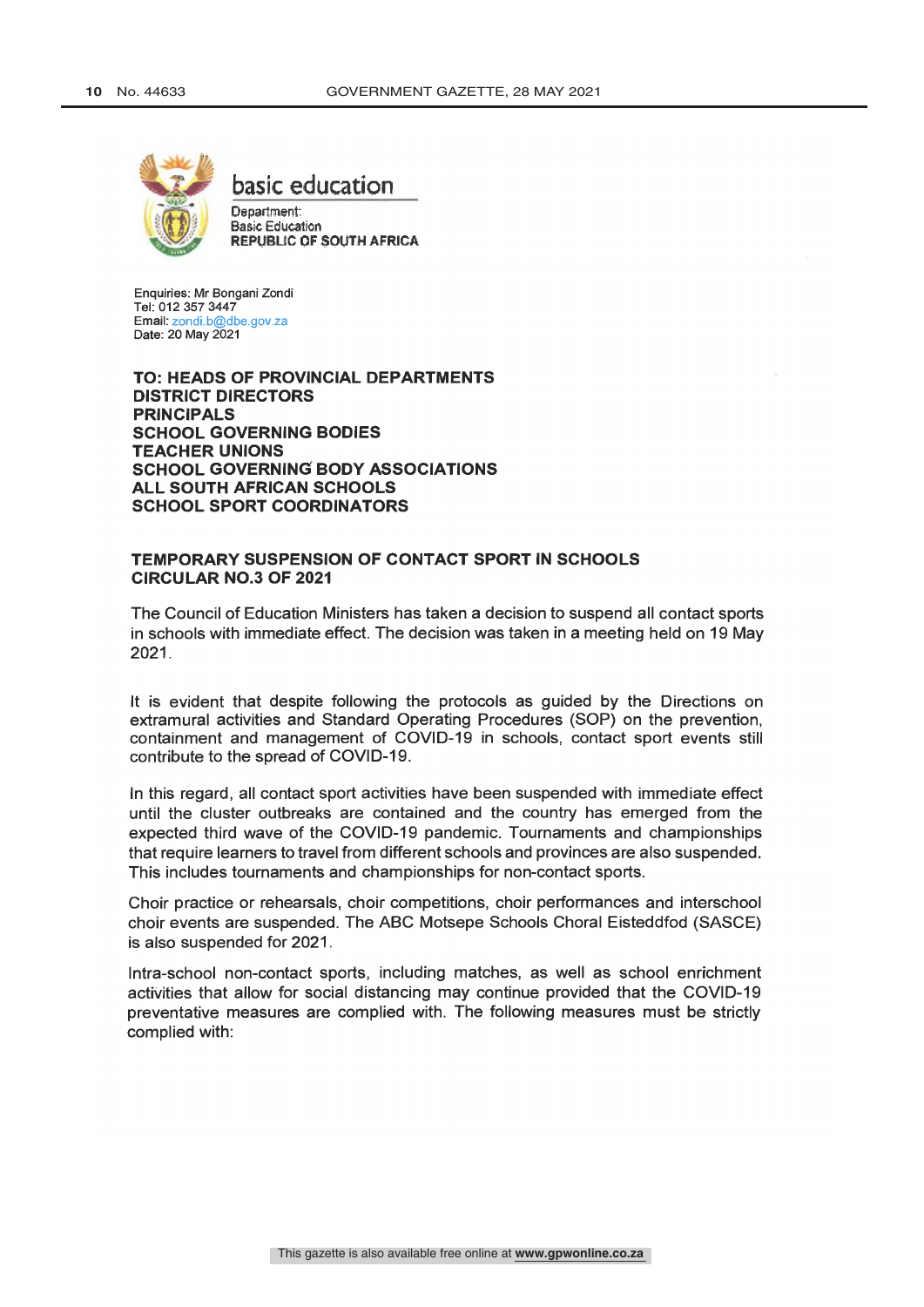- The number of persons in the sporting venues, change rooms or training areas must not be more that 50% of the capacity of the venue;
- Face masks must be worn by all persons entering the sporting venues, change rooms or training areas, except when participating in matches;
- Ventilation must be ensured:
- Sanitisers must be provided, as well as facilities for handwashing
- Social distancing of 1m must be maintained at all times.

In an effort to assist schools to distinguish between contact and non-contact sport, the attached list is provided as a guide. This list is not exhaustive, but the guiding principle in any sporting activity should be maintaining social distancing.

#### Guidance in Determining Contact and Non -Contact Sport

For the purpose of combating the spread of COVID-19, the definition of contact sport is based on any sporting activity that does not allow a physical distance of at least one and a half metres (1.5 m) between participants during the match.

| <b>No</b>                   | <b>Contact Sport</b>    | <b>Non-Contact Sport</b> |  |  |
|-----------------------------|-------------------------|--------------------------|--|--|
| <b>16 Prioritised Codes</b> |                         |                          |  |  |
| 1.                          | <b>Basketball</b>       | <b>Athletics</b>         |  |  |
| $\overline{2}$ .            | Football                | Cricket                  |  |  |
| 3.                          | Hockey                  | <b>Chess</b>             |  |  |
| 4.                          | <b>Netball</b>          | Gymnastics               |  |  |
| 5.                          | Rugby                   | Swimming                 |  |  |
| 6.                          | Volleyball              | Softball                 |  |  |
| $\overline{7}$ .            | <b>Goal ball</b>        | <b>Tennis</b>            |  |  |
| 8.                          |                         | Table tennis             |  |  |
|                             | <b>Indigenous Games</b> |                          |  |  |
| 9.                          | Khokho                  | Jukskei                  |  |  |
| 10.                         |                         | Morabaraba               |  |  |
| 11.                         |                         | Kgati                    |  |  |
| <b>Other Codes</b>          |                         |                          |  |  |
| 12.                         | <b>Boxing</b>           | Canoeing                 |  |  |
| 13.                         | Judo                    | Cycling                  |  |  |
| 14.                         | Karate                  | <b>Baseball</b>          |  |  |
| 15.                         | Taekwando               | Squash                   |  |  |
| 16.                         | Wrestling               | Archery                  |  |  |
| 17.                         | Waterpolo               | <b>Badminton</b>         |  |  |
| 18.                         |                         | Equestrian               |  |  |
| 19.                         |                         | Fencing                  |  |  |
| 20.                         |                         | Rowing                   |  |  |
| 21.                         |                         | Weightlifting            |  |  |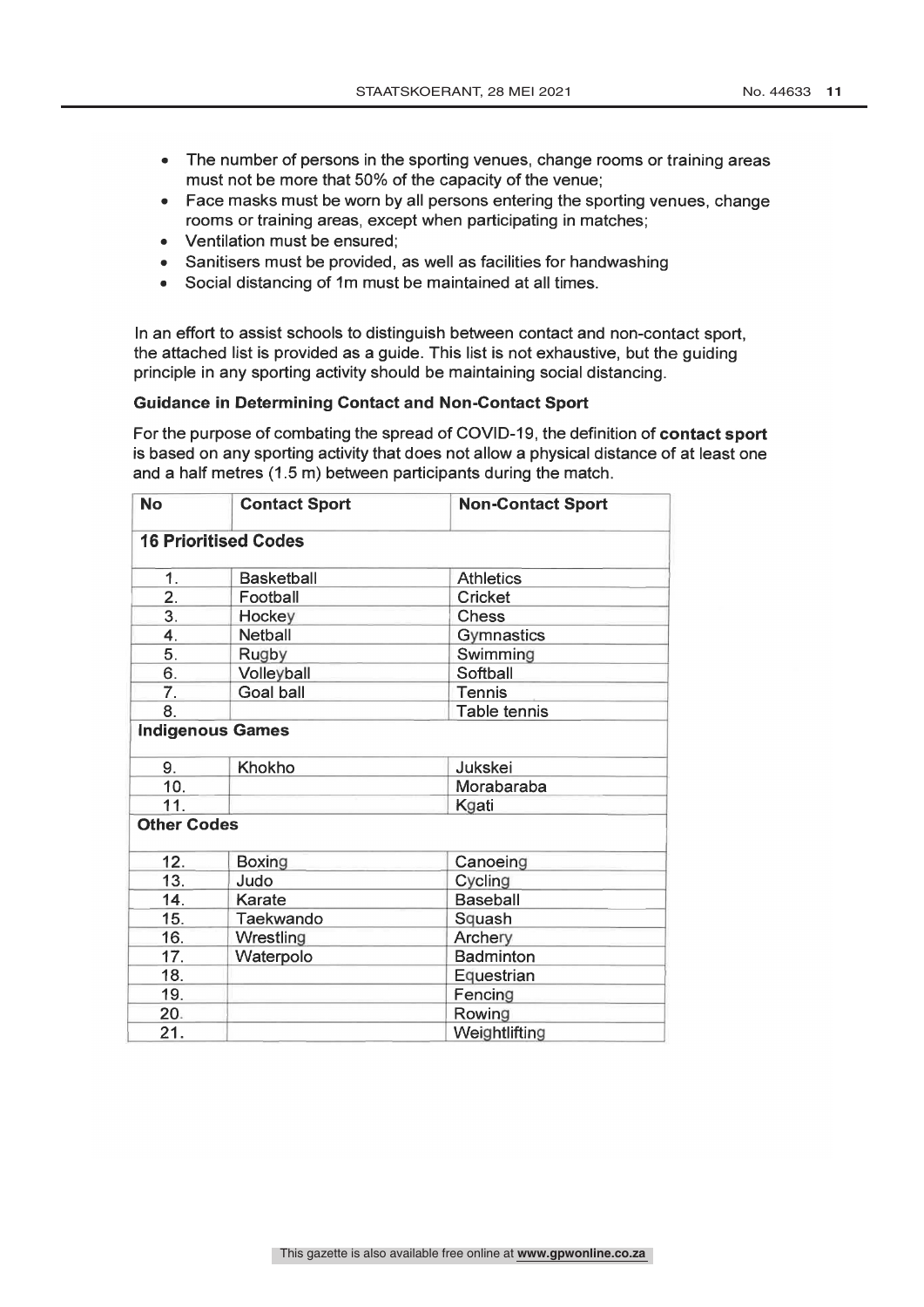The Department will continue to monitor the situation and school enrichment activities will be normalised as soon as possible. Amended directions will be published in a government gazette notice in the coming days to provide further guidance to schools.

Yours sincerely

DR G WHITTLE ACTING DIRECTOR -GENERAL DATE: 27/05/2021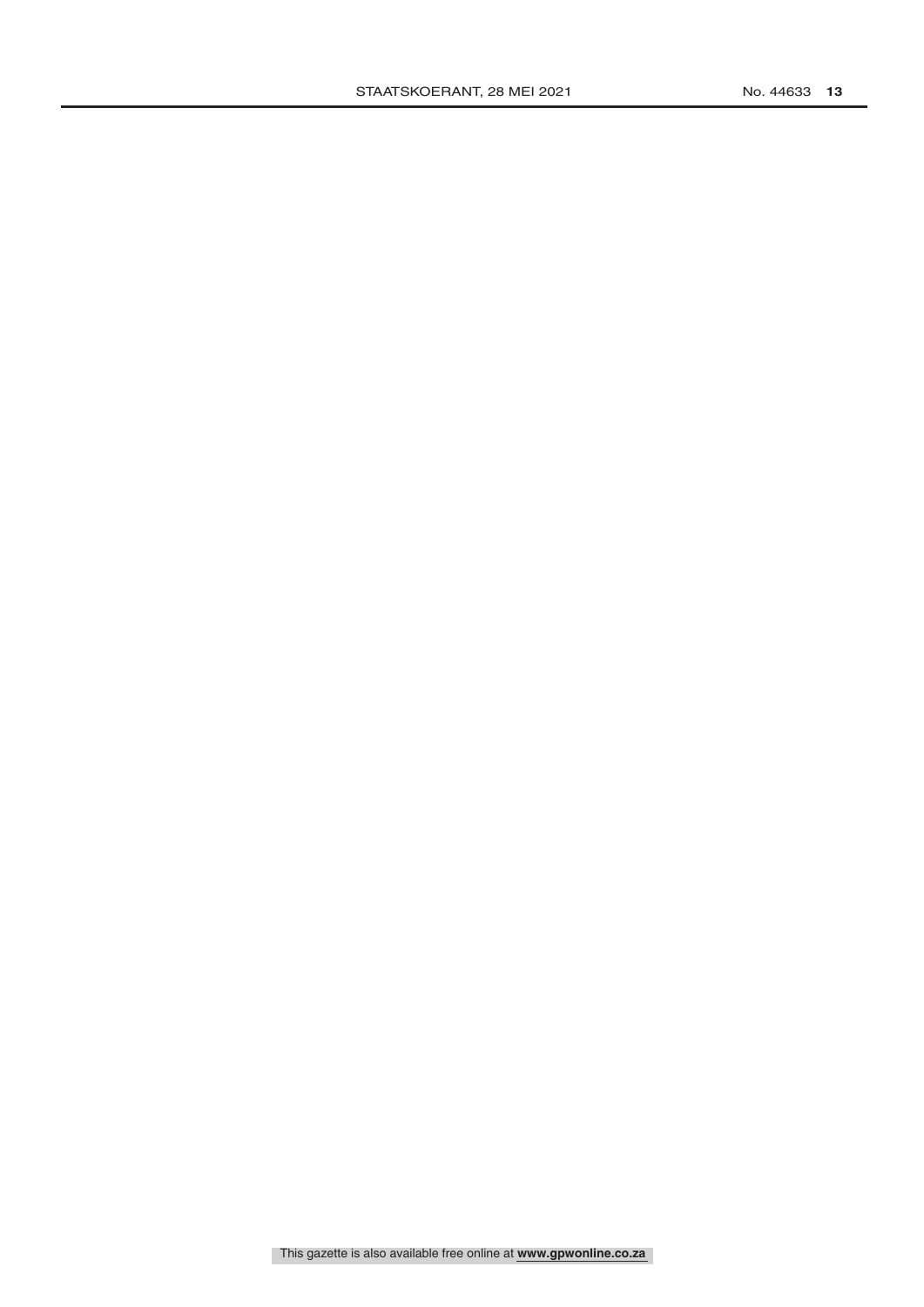This gazette is also available free online at **www.gpwonline.co.za**